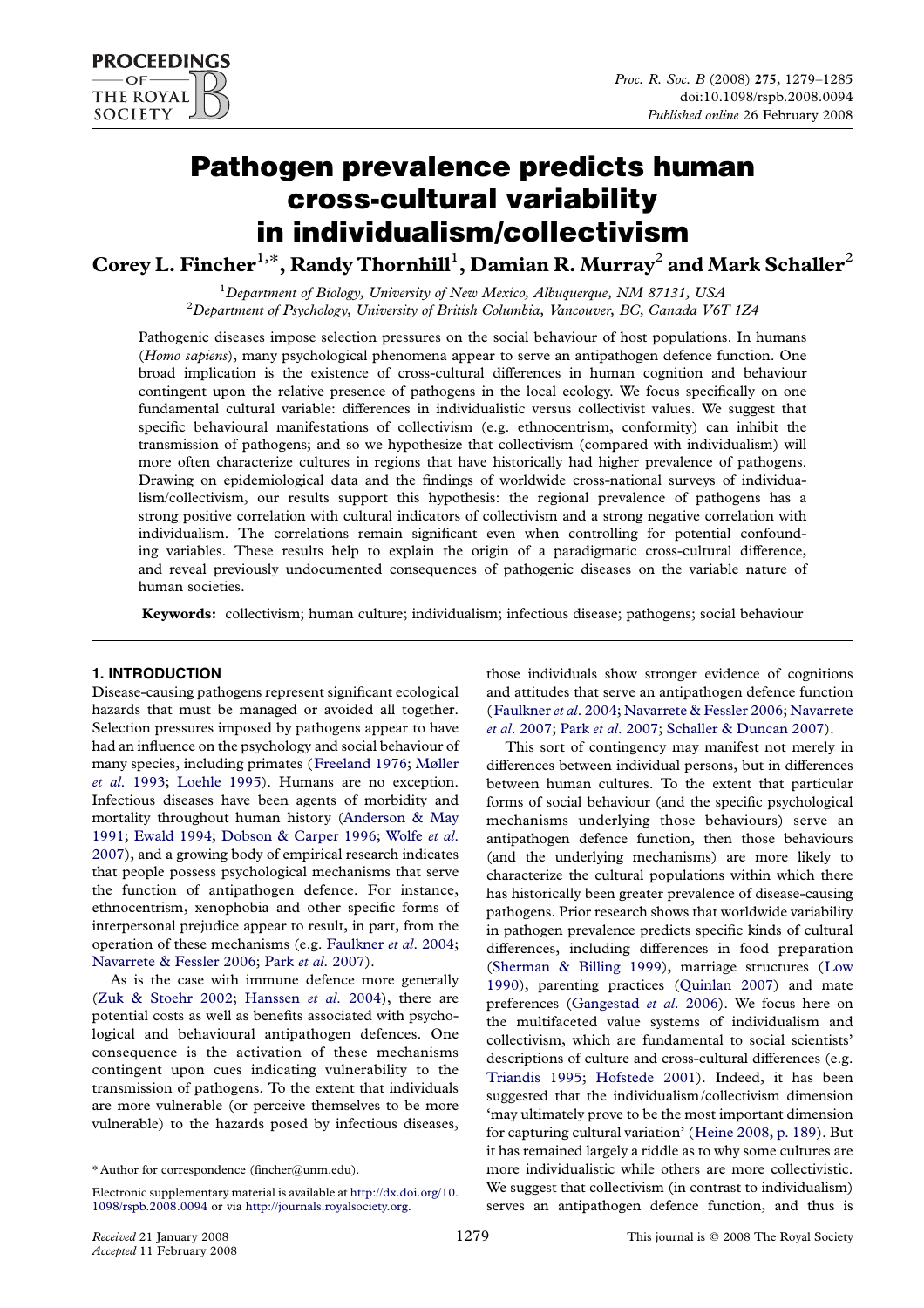more likely to emerge and persist within populations that historically have been characterized by a greater prevalence of pathogens.

The logical basis of this hypothesis is evident in at least two defining features of collectivistic (versus individualistic) value systems. First, collectivists make sharp distinctions between coalitional in-groups and out-groups, whereas among individualists the in-group/out-group distinction is typically weaker ([Gelfand](#page-5-0) et al. 2004). A consequence is that collectivists are more wary of contact with foreigners and other out-group members [\(Sagiv & Schwartz 1995](#page-5-0)). This xenophobic attitude can serve an effective antipathogen function by inhibiting exposure to novel pathogens. A second, but no less critical, distinction between these cultural value systems lies in their different emphases on conformity versus the tolerance for deviance. Collectivism is characterized by a strong value placed on tradition and conformity, whereas individualism is characterized by a greater tolerance for (and encouragement of) deviation from the status quo (Oishi et al[. 1998;](#page-5-0) Cukur et al[. 2004\)](#page-5-0). Given that many specific traditions and norms (such as those pertaining to food preparation; e.g. [Sherman & Billing 1999](#page-6-0)) can serve as buffers against pathogen transmission, deviance from the status quo may pose a contagion risk to self and others, whereas conformity helps to maintain the integrity of these ritualized buffers against disease. In sum, the behavioural manifestations of collectivism (compared with the behavioural manifestations of individualism) are more likely to provide defence against the dangers posed by pathogens.

Individualistic values may promote other kinds of functional benefits. For example, the discovery or spread of beneficial new technologies may occur more frequently when individuals are encouraged to deviate from existing traditions and engage in interactions with non-group members. In geographical regions characterized by relatively low pathogen stress, the benefits of collectivism (in terms of antipathogen defence) may be minimal, compared with the benefits associated with individualism. Under these ecological circumstances, individualistic values may be more adaptive. However, within geographical regions characterized by a greater prevalence of pathogens, the functional benefits of collectivism would also be greater, and may outweigh whatever benefits are conferred by individualistic tendencies. Under these circumstances, collectivistic values are likely to be more adaptive. It follows that worldwide variation in the historical prevalence of pathogens should predict contemporary cultural tendencies towards individualistic versus collectivistic values.

Indirectly consistent with this hypothesis is the observation that, just as infectious diseases are typically more prevalent in equatorial regions [\(Guernier](#page-5-0) et al. 2004), equatorial societies also tend to be more collectivistic than societies at higher latitudes ([Hofstede 2001](#page-5-0)). However, to date, no empirical evidence has directly tested the hypothesis linking worldwide variability in pathogen prevalence to cultural variation in individualism/collectivism.

## 2. MATERIAL AND METHODS

For our analyses, geographical regions served as the unit of analysis. The majority of these regions are countries (e.g. Nigeria), but the sample also included several culturally distinct geopolitical regions within a nation (e.g. Hong Kong). Although geopolitical boundaries are not strictly synonymous

with cultural boundaries, there is abundant evidence that geopolitical regions can serve as useful proxies for societal cultures (e.g. [Schwartz 2004\)](#page-6-0).

Regional scores on pathogen prevalence were assigned using methods that are modelled after previous investigations (e.g. [Low 1990;](#page-5-0) [Gangestad](#page-5-0) et al. 2006). Given that pathogen prevalence is hypothesized to be causally precedent to cultural values, and that any effect of ecology on culture requires some time lag, our primary measure of pathogen prevalence was based on historical indicators of disease prevalence in each region. For the sake of reliability and comparison, we also computed a second measure of pathogen prevalence, based on contemporary epidemiological data.

Regional scores on individualism/collectivism were obtained from previously published cross-cultural studies. To avoid dependence on any single assessment method, we examined four different indicators of individualism/collectivism in our analyses.

Our entire sample included 98 regions for which we had at least one measure (and in most cases, multiple measures) of individualism/collectivism. For 93 of these regions we had an indicator of historical pathogen prevalence. For 97 regions we had an indicator of contemporary pathogen prevalence. Statistical analyses tested whether, as predicted, pathogen prevalence correlates negatively with measures of individualism and positively with measures of collectivism. To help rule out alternative causal explanations, we also assessed (and conducted follow-up analyses to statistically control for) several additional variables that might be correlated with pathogen prevalence and cultural differences in individualism/collectivism. Appendix 1 in the electronic supplementary material contains the values for our pathogen prevalence measures and the different individualism/collectivism measures.

## (a) Measures of pathogen prevalence

To create our primary measure of pathogen prevalence, we were able to estimate the prevalence of nine pathogens detrimental to human reproductive fitness (leishmanias, trypanosomes, malaria, schistosomes, filariae, leprosy, dengue, typhus and tuberculosis) within each of the 93 geopolitical regions worldwide. By necessity, a contemporary source was used to estimate the prevalence of tuberculosis ([National Geographic Society 2005\)](#page-5-0), but the prevalence of the remaining eight pathogens was estimated on the basis of old atlases of infectious diseases and other historical epidemiological information [\(Simmons](#page-6-0) et al. 1944; [Rodenwaldt & Jusatz](#page-5-0) [1952–1961](#page-5-0)). The nine individual prevalence estimates (coded on either three- or four-point scales) were standardized (transformed into  $z$ -scores), and the mean of these nine standardized scores served as the estimate of the historical prevalence of pathogens in each region.

We used similar methods to create a second measure of pathogen prevalence within each of the 97 geopolitical regions. This measure was based explicitly on contemporary epidemiological information. Data were obtained from the Global Infectious Diseases and Epidemiology Online Network (<http://www.gideononline.com/>), which reports current distributions of infectious diseases in each country of the world. (The database is updated weekly; our data were obtained during the period April–June 2007.) We focused on seven classes of pathogens (leishmanias, trypanosomes, malaria, schistosomes, filariae, spirochetes and leprosy) and coded the relative prevalence of each specific pathogenic disease within each class. A total of 22 specific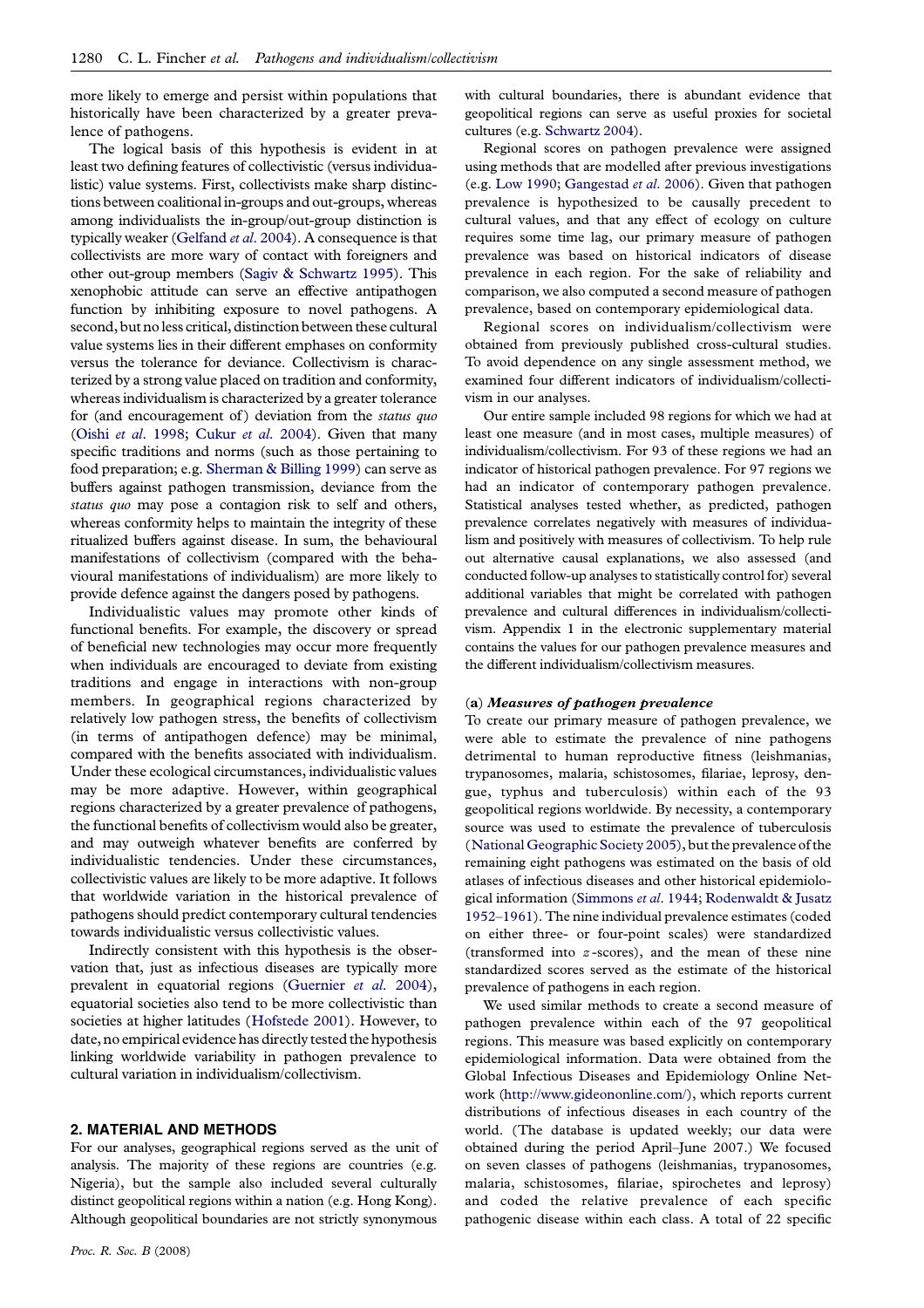pathogenic diseases were coded, each on the same threepoint prevalence scale. These values were summed within each region to create a composite index estimating the contemporary prevalence of pathogens.

The reliabilities of the two pathogen prevalence indices are indicated by high correlations with a similar index created by [Gangestad & Buss \(1993\)](#page-5-0) to assess pathogen prevalence within a smaller sample of 29 regions ( $r$ 's = 0.89 and 0.83, for the historical and contemporary pathogen prevalence indices, respectively). Intercorrelation between our two indices was  $r = 0.77$ .

#### (b) Measures of individualism and collectivism

The results of four previously published cross-cultural surveys provided us with regional scores on four different measures of individualism/collectivism.

[Hofstede \(2001\)](#page-5-0) assessed attitudes and values from over 100 000 IBM employees worldwide. He also consulted other published reports, observations and descriptive information. From these data Hofstede estimated individualism/ collectivism scores for 68 specific geopolitical regions included in our analyses. Higher scores indicate greater individualism.

Suh et al[. \(1998\)](#page-6-0) computed a measure of individualism/ collectivism for 58 regions included in our analyses. Their index is a combination of Hofstede's individualism scores, and the numerical ratings of Harry C. Triandis—a pioneering researcher in the field of cross-cultural psychology with a particular expertise on individualism and collectivism. As with Hofstede's index, higher values on this index indicate greater individualism.

[Gelfand](#page-5-0) et al. (2004) reported the 'Global Leadership and Organizational Behavior Effectiveness Research Program (GLOBE)' measures of individualism/collectivism, based on responses from 17 370 individuals worldwide. From these data, several conceptually distinct kinds of regionspecific scores were computed. Our analyses focus specifically on 'in-group collectivism practices'. Gelfand et al. reported that these particular scores showed the greatest convergent validity with other independent indicators of individualism/ collectivism. Moreover, compared with the alternative measures summarized by Gelfand et al. this particular measure is the one most clearly based on actual behaviour. Regional values  $(N=57)$  were scored in such a way that higher values indicated greater collectivism.

[Kashima & Kashima \(1998\)](#page-5-0) reported that cultural value differences are strongly reflected in a simple linguistic convention: whether or not it is acceptable to drop firstand second-person pronouns in spoken language. Pronoun drop in a region's dominant language is much more prevalent in more highly collectivistic cultures. Kashima & Kashima reported on the pronoun-drop conventions within 70 regions included in our analyses. We coded this binary variable such that a higher score indicates the allowance of pronoun drop and so reflects greater collectivism.

Given that our pathogen prevalence indices were computed based on contemporary geopolitical boundaries, we had to exclude from our analyses several of the individualism/collectivism values reported by these prior researchers. [Kashima & Kashima \(1998\),](#page-5-0) Suh et al[. \(1998\)](#page-6-0) and [Gelfand](#page-5-0) et al[. \(2004\)](#page-5-0) reported values for both East and West Germany, a distinction not made by our pathogen prevalence indices. Similarly, our indices did not distinguish between Frenchspeaking and German-speaking Switzerland, for which Gelfand et al. reported separate scores. In these cases, we chose one regional value (West Germany, Germanspeaking Switzerland) to represent the current country, and excluded the other values (East Germany, Frenchspeaking Switzerland). Gelfand et al. also reported separate values for White versus Black South Africans—a nongeographical distinction that cannot be sensibly mapped onto our pathogen prevalence indices. We excluded both of these values from our analyses. Hofstede reported separate values for three former Yugoslavian nations (Croatia, Serbia and Slovenia; for each of which we computed pathogen prevalence scores), as well as a value for Yugoslavia more generally (for which we did not compute scores). We retained the former but excluded the latter. (Kashima & Kashima also reported a pronoun-drop value for Yugoslavia, and specifically indicated Croatian as the regional language; thus, rather than excluding this datum, we ascribed it to Croatia.) The results reported below remain virtually unchanged even if different inclusion/exclusion criteria are applied to these special cases.

Within our dataset, the two 'individualism' scores (Hofstede, Suh) were highly positively correlated  $(r=0.91)$ , as were the two 'collectivism' scores (Gelfand, Kashima;  $r=0.80$ ). Correlations between the individualism and collectivism scores were highly negatively related (r's ranged from  $-0.72$  to  $-0.85$ ).

#### (c) Other variables

To address alternative causal explanations for the hypothesized relationship between pathogen prevalence and individualism/collectivism, we also examined several other variables that might be expected to predict individualism/collectivism.

Some social scientists (e.g. [Hofstede 2001\)](#page-5-0) have suggested that increased individualism may be a cultural consequence of economic development and urbanization (both of which might also be correlated with pathogen prevalence). Therefore, we obtained measures of variables bearing on these constructs: gross domestic product per capita (GDP per capita), inequity in the distribution of wealth (Gini index) and population density (computed from population size divided by land area and then log transformed). Region-specific data on these variables were obtained from the World Factbook 2007 [\(http://www.cia.gov/](http://www.cia.gov/)).

One could also speculate that differences in individualism/collectivism might be predicted by pathogen-irrelevant influences on health and mortality. That is, just as collectivistic values may maintain cultural buffers against pathogen transmission, they might also maintain cultural buffers against other sources of morbidity and mortality independent of the direct effects of pathogens (e.g. interpersonal violence). To create a measure of pathogenindependent health threats, we regressed average life expectancy (obtained from the World Health Organization; [http://www.who.int\)](http://www.who.int) on our index of historical pathogen prevalence and saved the residuals. These region-specific residual values represent variation in life expectancy that cannot be attributed to variation in pathogen prevalence.

#### (d) Alternative analysis strategy

Although contemporary geopolitical boundaries can be useful proxies for cultural boundaries, there is often considerable cultural overlap between neighbouring geopolitical regions (i.e. neighbouring countries tend to be relatively similar along the individualism/collectivism dimension). According to our hypothesis, such spatial autocorrelation is expected given that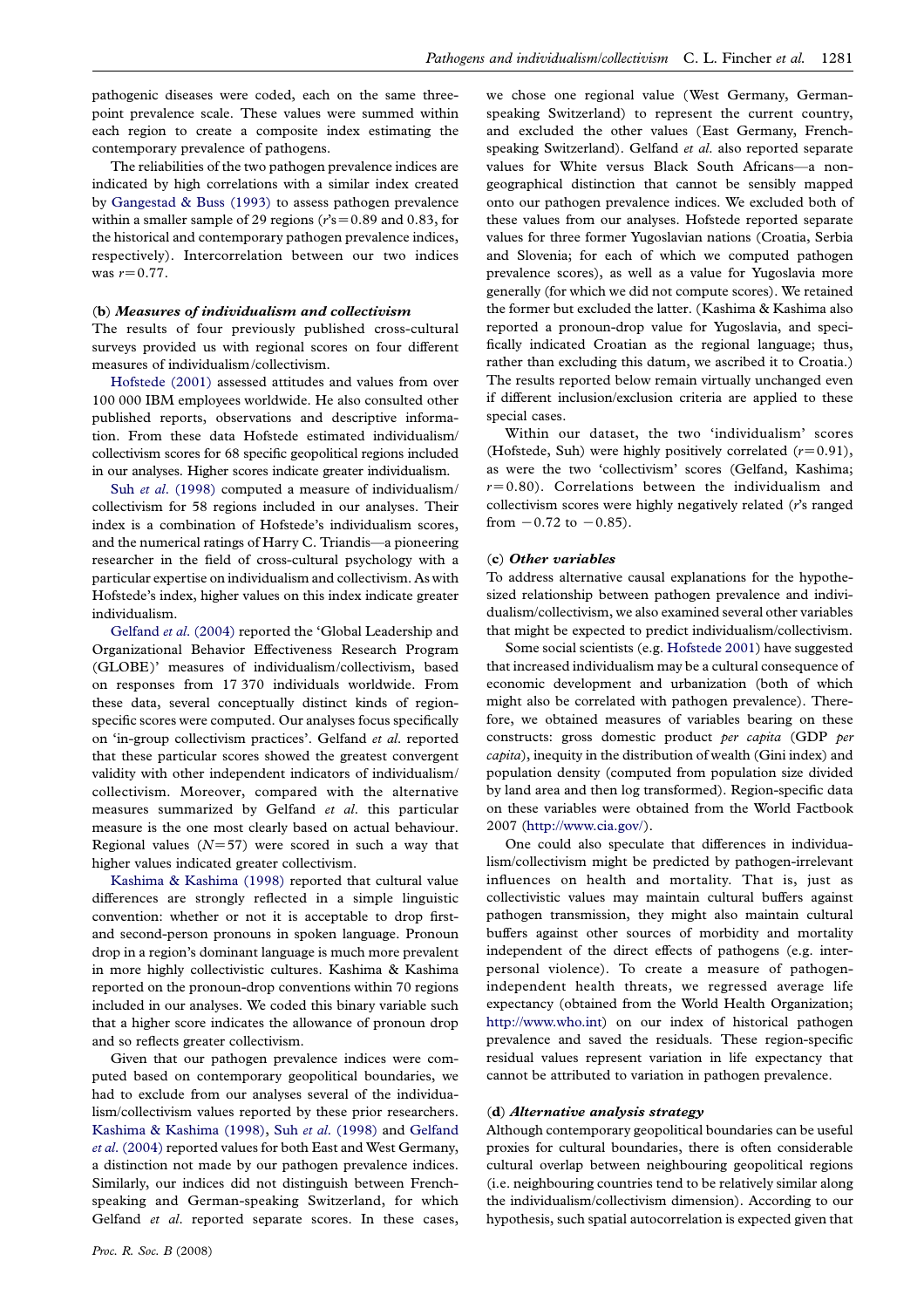Table 1. Correlations between two measures of pathogen prevalence, and four measures of individualism/collectivism.  $(\gamma p<0.001)$ ; the number of geopolitical regions in each analysis is indicated in parentheses following each correlation coefficient.)

|                                                                                                     | pathogen prevalence index                                        |                                                                  |              | 0U<br>50                   |
|-----------------------------------------------------------------------------------------------------|------------------------------------------------------------------|------------------------------------------------------------------|--------------|----------------------------|
|                                                                                                     | historical                                                       | contemporary                                                     | ndividualisn | 40<br>30                   |
| individualism (Hofstede)<br>individualism (Suh)<br>collectivism (Gelfand)<br>collectivism (Kashima) | $-0.69^*$ (68)<br>$-0.71$ (58)<br>$0.73^*$ (52)<br>$0.63^*$ (70) | $-0.59^{*}(68)$<br>$-0.58$ (58)<br>$0.56^*$ (57)<br>$0.44*$ (70) |              | 20<br>10<br>$\overline{0}$ |

neighbouring regions typically have similar pathogen prevalence profiles. Still, given these strong spatial autocorrelations, it might be argued that country-level values are not statistically independent units of analysis. Therefore, in addition to our primary analyses that focused on countries as the units of analysis, we also conducted additional (more statistically conservative) analyses, in which we divided the world into a small number of more encompassing cultural regions and treated these distinct cultural regions as the units of analysis.

One set of additional analyses was informed by [Murdock's](#page-5-0) [\(1949\)](#page-5-0) designation of six world regions based on shared historical and geographical ranges. We computed mean values for pathogen prevalence and individual/collectivism within each of these six world regions (see electronic supplementary material for the classification of countries into world regions), and tested our hypothesis by computing correlations between these region-level composite values. Another set of additional analyses was informed by a more recent division of the world into cultural regions. [Gupta &](#page-5-0) [Hanges \(2004\)](#page-5-0) divided the GLOBE sample of countries into 10 distinct regional clusters based on 'the history of the societies under consideration as well as the religious, linguistic, and economic similarities' (p. 183). We computed mean values for pathogen prevalence and Gelfand et al.'s collectivism measure within each of these 10 culture clusters, and computed correlations between these composite values.

### 3. RESULTS

We predicted that pathogen prevalence would correlate negatively with measures of individualism and positively with measures of collectivism. Results testing that hypothesis are summarized in table 1.

Across both measures of pathogen prevalence, and all four measures of individualism/collectivism, the results are consistent with the hypothesis. Historical pathogen prevalence was an especially strong predictor of both individualism and collectivism (absolute magnitude of the r's ranged from 0.63 to 0.73; all  $p$ 's < 0.001; see figure 1 for one illustrative scatter plot). Contemporary pathogen prevalence showed the identical pattern of results, although the magnitude of the correlations was somewhat less strong.

The fact that cross-cultural variation in individualism/collectivism was predicted more strongly by the index assessing historical (rather than contemporary) pathogen prevalence is consistent with the expected causal relation between pathogen prevalence and cultural value systems. It also renders less plausible any reverse causal explanation.



Figure 1. The correlation between historical pathogen prevalence and individualism ([Hofstede 2001;](#page-5-0)  $r=-0.69$ ,  $p < 0.001$ ,  $n = 68$ ).

To address additional alternative causal explanations, we assessed the relation between pathogen prevalence and individualism/collectivism while statistically controlling for other variables that consistently predicted individualism/collectivism. Of the four additional variables assessed (GDP per capita, Gini, population density and residual life expectancy), only GDP per capita and Gini were reliably correlated with individualism/collectivism. (Residual life expectancy correlated significantly with only one of the four individualism/collectivism measures, and population density failed to correlate significantly with any of the four measures. By contrast, GDP per capita and Gini were substantially and significantly correlated with all four individualism/collectivism measures, all  $p's < 0.05$ .) Consequently, we conducted four multiple regression analyses, in which historical pathogen prevalence, GDP per capita and Gini were entered simultaneously as predictors of each individualism/collectivism measure. An identical pattern of results emerged across all four measures: there were no unique effects of Gini (all  $p's$ ) 0.05). By contrast, GDP per capita did exert unique predictive effects (all  $p's < 0.05$ ; greater wealth was associated with greater individualism and less collectivism). And, of primary interest, pathogen prevalence also uniquely predicted all four measures of individualism/collectivism (all  $p$ 's < 0.05). Thus, while other variables (like economic development) may also predict cultural value differences, these other variables cannot account for the predictive effects of pathogen prevalence.

The pattern of results reported above is replicated when broader cultural regions (rather than countries) are treated as the units of analysis. Regardless of whether the world is divided up according to [Murdock's \(1949\)](#page-5-0) 6 world regions, or [Gupta & Hanges' \(2004\)](#page-5-0) 10 cultural regions, composite scores on pathogen prevalence correlated negatively with composite scores on individualism, and positively with composite scores on collectivism. These correlations were strong in some cases. For example, when Murdock's six world regions were treated as the units of analysis, the correlation between historical pathogen prevalence and the Gelfand et al. collectivism measure was 0.93 ( $p=0.004$ ,  $n=6$ ); and when [Gupta & Hanges' \(2004\)](#page-5-0) 10 cultural regions were treated as the units of analysis, the correlation was 0.80 ( $p=0.003$ ,  $n=10$ ).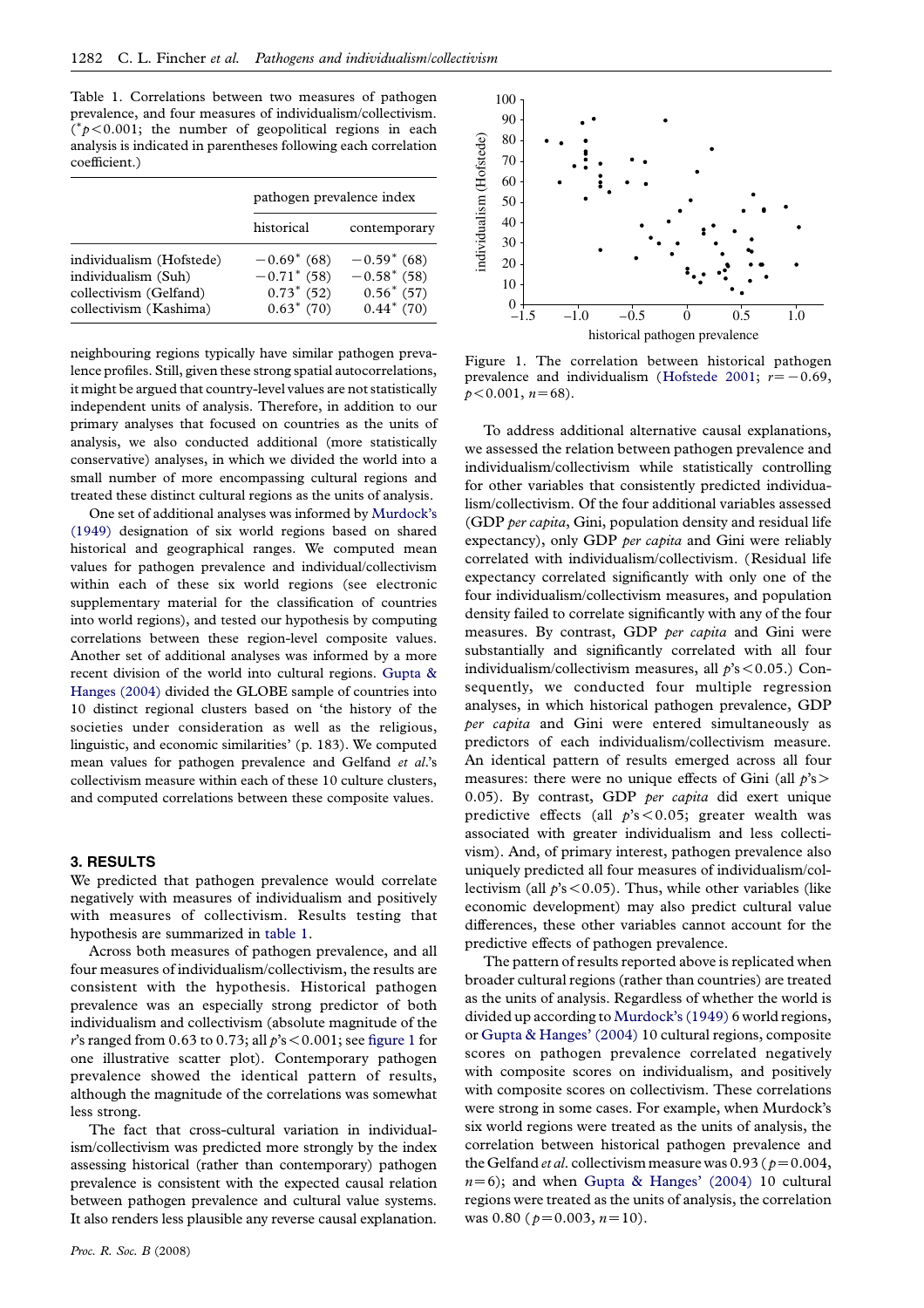## 4. DISCUSSION

Across multiple measures, we found that worldwide variation in pathogen prevalence substantially predicted societal tendencies towards individualism/collectivism. Within ecological regions characterized by higher prevalence of infectious diseases, human cultures are characterized by greater collectivism. The size of this effect was substantial and remained significant even when controlling statistically for potential confounding variables. The effect also remained strong when broader cultural regions (rather than individual countries or territories) were treated as the units of analysis.

These findings are consistent with the conjecture that, while individualism may confer certain kinds of benefits upon individuals and the societies they create, the behaviours that define individualism may also enhance the likelihood of pathogen transmission, and thus may be functionally maladaptive under conditions in which pathogens are highly prevalent. By contrast, the behaviours that define collectivism may function in the service of antipathogen defence, and thus be especially adaptive under conditions of high pathogen prevalence.

These results complement and substantially extend previous results linking regional variation in pathogen prevalence to the evolution of cross-cultural differences. [Sherman & Billing \(1999\)](#page-6-0) suggested a link between pathogens and regional differences in cuisine. Several sets of research results have linked pathogen prevalence to cross-cultural differences in values and norms pertaining to mating and parenting behaviour ([Low 1990](#page-5-0); [Gangestad &](#page-5-0) [Buss 1993](#page-5-0); [Gangestad](#page-5-0) et al. 2006; [Quinlan 2007\)](#page-5-0). There is also recent evidence that worldwide variation in pathogen prevalence predicts cultural differences in personality traits, like extraversion ([Schaller & Murray in press\)](#page-6-0). Our results reveal that the predictive effects of pathogen prevalence are not limited to isolated cultural traits; indeed, the effects of pathogen prevalence are observed on a paradigmatic element of culture that, in the eyes of many social scientists, is fundamental to any understanding of cross-cultural differences ([Triandis 1995;](#page-6-0) [Heine 2008\)](#page-5-0).

These findings also help to explain additional variables that are correlated with individualism/collectivism. A correlation between individualism/collectivism and latitude has frequently been noted, but never fully explained ([Cohen 2001;](#page-5-0) [Hofstede 2001;](#page-5-0) [Kashima & Kashima](#page-5-0) [2003](#page-5-0)). Our results imply that this correlation is substantially, albeit not completely, accounted for by pathogen prevalence: the meteorological and ecological conditions associated with lower latitudes provide the ideal circumstances for the proliferation of pathogens ([Guernier](#page-5-0) et al. [2004](#page-5-0)), which in turn constrain cultural values towards collectivism. Similarly, there is a correlation between individualism and mean levels of extraversion, which has led to some speculation about the possible causal relations between cultural values and personality traits ([Hofstede &](#page-5-0) [McCrae 2004\)](#page-5-0). Our results, in conjunction with those reported by [Schaller & Murray \(in press\)](#page-6-0), suggest that the correlation between individualism and extraversion is largely spurious, resulting from the fact that both individualism and extraversion are strongly predicted by pathogen prevalence.

Many researchers have observed a strong positive correlation between economic affluence (i.e. GDP per capita) and individualism and have articulated specific psychological and societal mechanisms through which affluence might lead to individualism ([Triandis 1995;](#page-6-0) [Hofstede 2001\)](#page-5-0). Our results suggest that the sizeable correlation between affluence and individualism results in part from shared variance with pathogen prevalence. Even the apparently unique effect of GDP per capita may indirectly reflect some causal role of pathogens, given that infectious diseases are powerful inhibitors of economic development [\(Sachs & Malaney 2002](#page-5-0)). Thus, the extant literature on individualism/collectivism may overestimate economic influences, while underestimating the causal influence of pathogens.

It follows from our analysis that pathogen prevalence may also predict additional cross-cultural differences that are yet to be investigated. If the effects on individualism/ collectivism result in part from the antipathogenic consequences of conformity, then explicit behavioural indicators of conformity may be predicted by pathogen prevalence. Pathogen prevalence may also explain cultural differences in ideological tendencies, such as authoritarianism and political conservatism (e.g. [Thornhill &](#page-6-0) [Fincher 2007\)](#page-6-0). And it may predict cross-cultural differences in practices pertaining to learning and education: where pathogens are prevalent, cultures are likely to encourage modes of learning that emphasize imitation and emulation of prestigious in-group members (whereas in less pathogenic environments, there may be greater encouragement for individual experimentation and trial-and-error learning). Pathogen prevalence may also predict cross-cultural variation in other characteristically collectivistic behaviours, such as extended nepotism and in-group care more generally. Existing cross-cultural analyses provide limited evidence consistent with some of these hypotheses (e.g. [Bond & Smith 1996;](#page-5-0) [Georgas](#page-5-0) et al[. 2001\)](#page-5-0), but rigorous empirical tests have yet to be conducted.

It will also be important for future research to determine the mechanism(s) through which regional variability in pathogen prevalence produces cultural variability along the individualism/collectivism dimension. At least three different kinds of mechanisms can be envisaged; they are not mutually exclusive and may coexist. One is that of cultural transmission. Among humans, culturally specific cognitive and behavioural tendencies can emerge over time as a consequence of local ecological pressures on the information that individuals learn from and teach each other ([Richerson &](#page-5-0) [Boyd 2005](#page-5-0)). For instance, in regions characterized by high pathogen prevalence, individuals may make deliberate efforts to encourage others to adopt collectivistic (rather than individualistic) behavioural tendencies. Regional differences in individualism/collectivism might also have emerged through locally adaptive allelic differences. As with many other attitudes and behavioural dispositions, individual tendencies towards individualism or collectivism are likely to be substantially heritable [\(Bouchard & McGue 2003](#page-5-0)). It is possible that in regions characterized by a high level of pathogen prevalence, there has been a selection process favouring alleles probabilistically associated with collectivism (whereas alleles associated with individualism may be relatively favoured in regions with low prevalence of pathogens). We suspect that a different kind of genetic adaptation might also be at work. Because individual tendencies towards either individualism or collectivism may confer either fitness costs or benefits, depending on ecological circumstances, some of the genetic and associated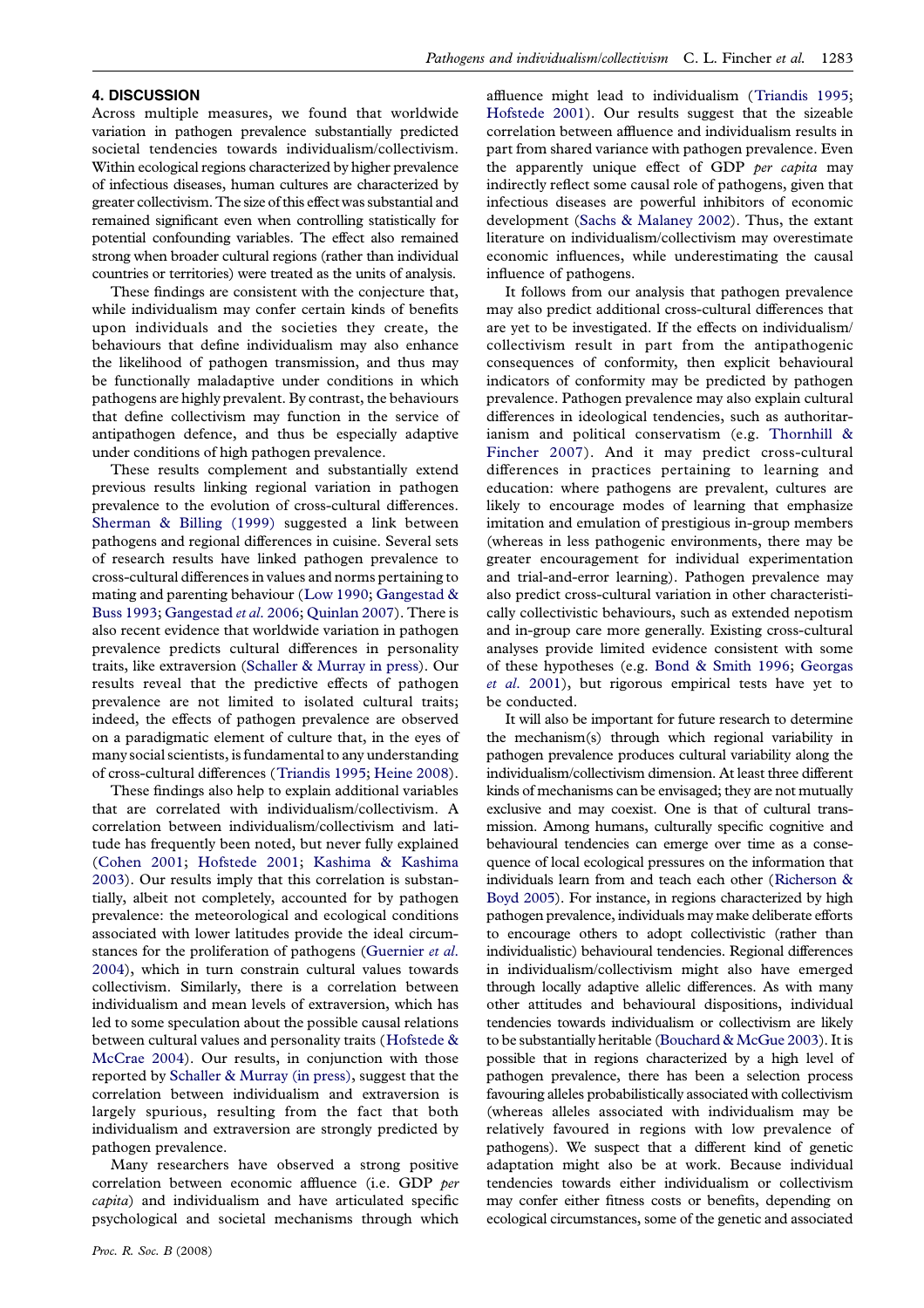<span id="page-5-0"></span>developmental substrates for these tendencies may be characterized by a species-typical, evolved sensitivity to informational inputs from the immediate environment including input indicating the prevalence of pathogens.

This research was supported in part by research grants from the University of British Columbia Hampton Fund and the Social Sciences and Humanities Research Council of Canada. We thank Ric Charnov and Ozzie Pearson for their criticism and Phuong-Dung Le and Keith Davis for their assistance with data collection and processing.

#### REFERENCES

- Anderson, R. M. & May, R. M. 1991 Infectious diseases of humans: dynamics and control. Oxford, UK: Oxford University Press.
- Bond, R. & Smith, P. B. 1996 Culture and conformity: a meta-analysis of studies using Asch's (1952b, 1956) line judgment task. Psychol. Bull. 119, 111–137. ([doi:10.1037/](http://dx.doi.org/doi:10.1037/0033-2909.119.1.111) [0033-2909.119.1.111\)](http://dx.doi.org/doi:10.1037/0033-2909.119.1.111)
- Bouchard Jr, T. J. & McGue, M. 2003 Genetic and environmental influences on human psychological differences. *J. Neurobiol.* 54, 4-45. ([doi:10.1002/neu.10160\)](http://dx.doi.org/doi:10.1002/neu.10160)
- Cohen, D. 2001 Cultural variation: considerations and implications. Psychol. Bull. 127, 451–471. ([doi:10.1037/](http://dx.doi.org/doi:10.1037/0033-2909.127.4.451) [0033-2909.127.4.451\)](http://dx.doi.org/doi:10.1037/0033-2909.127.4.451)
- Cukur, C. S., De Gusman, M. R. T. & Carlo, G. 2004 Religiosity, values, and horizontal and vertical individualcollectivism: a study of Turkey, the United States, and The Phillipines. J. Soc. Psychol. 144, 613–634. ([doi:10.3200/](http://dx.doi.org/doi:10.3200/SOCP.144.6.613-634) [SOCP.144.6.613-634](http://dx.doi.org/doi:10.3200/SOCP.144.6.613-634))
- Dobson, A. P. & Carper, E. R. 1996 Infectious diseases and human population history. BioScience 46, 115-126. ([doi:10.2307/1312814](http://dx.doi.org/doi:10.2307/1312814))
- Ewald, P. W. 1994 Evolution of infectious disease. New York, NY: Oxford University Press.
- Faulkner, J., Schaller, M., Park, J. H. & Duncan, L. A. 2004 Evolved disease-avoidance mechanisms and contemporary xenophobic attitudes. Group Proc. Intergroup Relat. 7, 333–353. [\(doi:10.1177/1368430204046142](http://dx.doi.org/doi:10.1177/1368430204046142))
- Freeland, W. J. 1976 Pathogens and the evolution of primate sociality. Biotropica 8, 12–24. [\(doi:10.2307/2387816\)](http://dx.doi.org/doi:10.2307/2387816)
- Gangestad, S. W. & Buss, D. M. 1993 Pathogen prevalence and human mate preferences. Ethol. Sociobiol. 14, 89–96. ([doi:10.1016/0162-3095\(93\)90009-7](http://dx.doi.org/doi:10.1016/0162-3095(93)90009-7))
- Gangestad, S. W., Haselton, M. G. & Buss, D. M. 2006 Evolutionary foundations of cultural variation: evoked culture and mate preferences. Psychol. Inq. 17, 75–95. ([doi:10.1207/s15327965pli1702\\_1\)](http://dx.doi.org/doi:10.1207/s15327965pli1702_1)
- Gelfand, M. J., Bhawuk, D. P. S., Nishii, L. H. & Bechtold, D. J. 2004 Individualism and collectivism. In Culture, leadership, and organizations: the GLOBE study of 62 societies (eds R. J. House, P. J. Hanges, M. Javidan, P. W. Dorfman & V. Gupta), pp. 437–512. Thousand Oaks, CA: Sage Publications.
- Georgas, J. et al. 2001 Functional relationships in the nuclear and extended family: a 16-culture study. Int. J. Psychol. 36, 289–300. [\(doi:10.1080/00207590143000045](http://dx.doi.org/doi:10.1080/00207590143000045))
- Guernier, V., Hochberg, M. E. & Guégan, J. 2004 Ecology drives the worldwide distribution of human diseases. PLoS Biol. 2, 0740–0746. [\(doi:10.1371/journal.pbio.0020141\)](http://dx.doi.org/doi:10.1371/journal.pbio.0020141)
- Gupta, V. & Hanges, P. J. 2004 Regional and climate clustering of societal cultures. In Culture, leadership, and organizations: the GLOBE study of 62 societies (eds R. J. House, P. J. Hanges, M. Javidan, P. W. Dorfman & V. Gupta), pp. 178–218. Thousand Oaks, CA: Sage Publications.
- Hanssen, S. A., Hasselquist, D., Folstad, I. & Erikstad, K. E. 2004 Costs of immunity: immune responsiveness reduces survival in a vertebrate. Proc. R. Soc. B 271, 925-930. ([doi:10.1098/rspb.2004.2678](http://dx.doi.org/doi:10.1098/rspb.2004.2678))
- Heine, S. J. 2008 Cultural psychology. New York, NY: Norton.
- Hofstede, G. 2001 Culture's consequences. Comparing values, behaviors, institutions, and organizations across nations, 2nd edn. Thousand Oaks, CA: Sage Publications.
- Hofstede, G. & McCrae, R. R. 2004 Personality and culture revisited: linking traits and dimensions of culture. Cross Cult. Res. 38, 52–88. [\(doi:10.1177/1069397103259443\)](http://dx.doi.org/doi:10.1177/1069397103259443)
- Kashima, E. S. & Kashima, Y. 1998 Culture and language: the case of cultural dimensions and personal pronoun use. J. Cross Cult. Psychol. 29, 461–486. ([doi:10.1177/](http://dx.doi.org/doi:10.1177/0022022198293005) [0022022198293005\)](http://dx.doi.org/doi:10.1177/0022022198293005)
- Kashima, Y. & Kashima, E. S. 2003 Individualism, GNP, climate, and pronoun drop. Is individualism determined by affluence and climate, or does language use play a role? J. Cross Cult. Psychol. 34, 125–134. ([doi:10.1177/](http://dx.doi.org/doi:10.1177/0022022102239159) [0022022102239159\)](http://dx.doi.org/doi:10.1177/0022022102239159)
- Loehle, C. 1995 Social barriers to pathogen transmission in wild animal populations. Ecology 76, 326–335. ([doi:10.](http://dx.doi.org/doi:10.2307/1941192) [2307/1941192](http://dx.doi.org/doi:10.2307/1941192))
- Low, B. S. 1990 Marriage systems and pathogen stress in human societies. Am. Zool. 30, 325–339.
- Møller, A. P., Dufva, R. & Allander, K. 1993 Parasites and the evolution of host social behaviour. Adv. Study Behav. 22, 65–102.
- Murdock, G. P. 1949 Social structure. New York, NY: MacMillan.
- National Geographic Society 2005 Atlas of the world, 8th edn. Washington, DC: National Geographic Society.
- Navarrete, C. D. & Fessler, D. M. T. 2006 Disease avoidance and ethnocentrism: the effects of disease vulnerability and disgust sensitivity on intergroup attitudes. Evol. Hum. Behav. 27, 270–282. ([doi:10.1016/j.evolhumbehav.2005.](http://dx.doi.org/doi:10.1016/j.evolhumbehav.2005.12.001) [12.001\)](http://dx.doi.org/doi:10.1016/j.evolhumbehav.2005.12.001)
- Navarrete, C. D., Fessler, D. M. T. & Eng, S. J. 2007 Elevated ethnocentrism in the first trimester of pregnancy. Evol. Hum. Behav. 28, 60–65. [\(doi:10.1016/j.evolhumbehav.](http://dx.doi.org/doi:10.1016/j.evolhumbehav.2006.06.002) [2006.06.002](http://dx.doi.org/doi:10.1016/j.evolhumbehav.2006.06.002))
- Oishi, S., Schimmack, U., Diener, E. & Suh, E. M. 1998 The measurement of values and individualism–collectivism. Pers. Soc. Psychol. Bull. 24, 1177–1189. ([doi:10.1177/](http://dx.doi.org/doi:10.1177/01461672982411005) [01461672982411005](http://dx.doi.org/doi:10.1177/01461672982411005))
- Park, J. H., Schaller, M. & Crandall, C. S. 2007 Pathogenavoidance mechanisms and the stigmatization of obese people. Evol. Hum. Behav. 28, 410–414. ([doi:10.1016/](http://dx.doi.org/doi:10.1016/j.evolhumbehav.2007.05.008) [j.evolhumbehav.2007.05.008](http://dx.doi.org/doi:10.1016/j.evolhumbehav.2007.05.008))
- Quinlan, R. J. 2007 Human parental effort and environmental risk. Proc. R. Soc. B 274, 121–125. ([doi:10.1098/](http://dx.doi.org/doi:10.1098/rspb.2006.3690) [rspb.2006.3690\)](http://dx.doi.org/doi:10.1098/rspb.2006.3690)
- Richerson, P. J. & Boyd, R. 2005 Not by genes alone: how culture transformed human evolution. Chicago, IL: University of Chicago Press.
- Rodenwaldt, E. & Jusatz, H. J. 1952–1961 World-atlas of epidemic diseases. Hamburg, Germany: Falk-Verlag.
- Sachs, J. & Malaney, P. 2002 The economic and social burden of malaria. Nature 415, 680–685. ([doi:10.1038/](http://dx.doi.org/doi:10.1038/415680a) [415680a](http://dx.doi.org/doi:10.1038/415680a))
- Sagiv, L. & Schwartz, S. H. 1995 Value priorities and readiness for out-group contact. J. Pers. Soc. Psychol. 69, 437–448. [\(doi:10.1037/0022-3514.69.3.437\)](http://dx.doi.org/doi:10.1037/0022-3514.69.3.437)
- Schaller, M. & Duncan, L. A. 2007 The behavioral immune system: its evolution and social psychological implications. In Evolution and the social mind (eds J. P. Forgas, M. G. Haselton & W. von Hippel), pp. 293–307. New York, NY: Psychology Press.